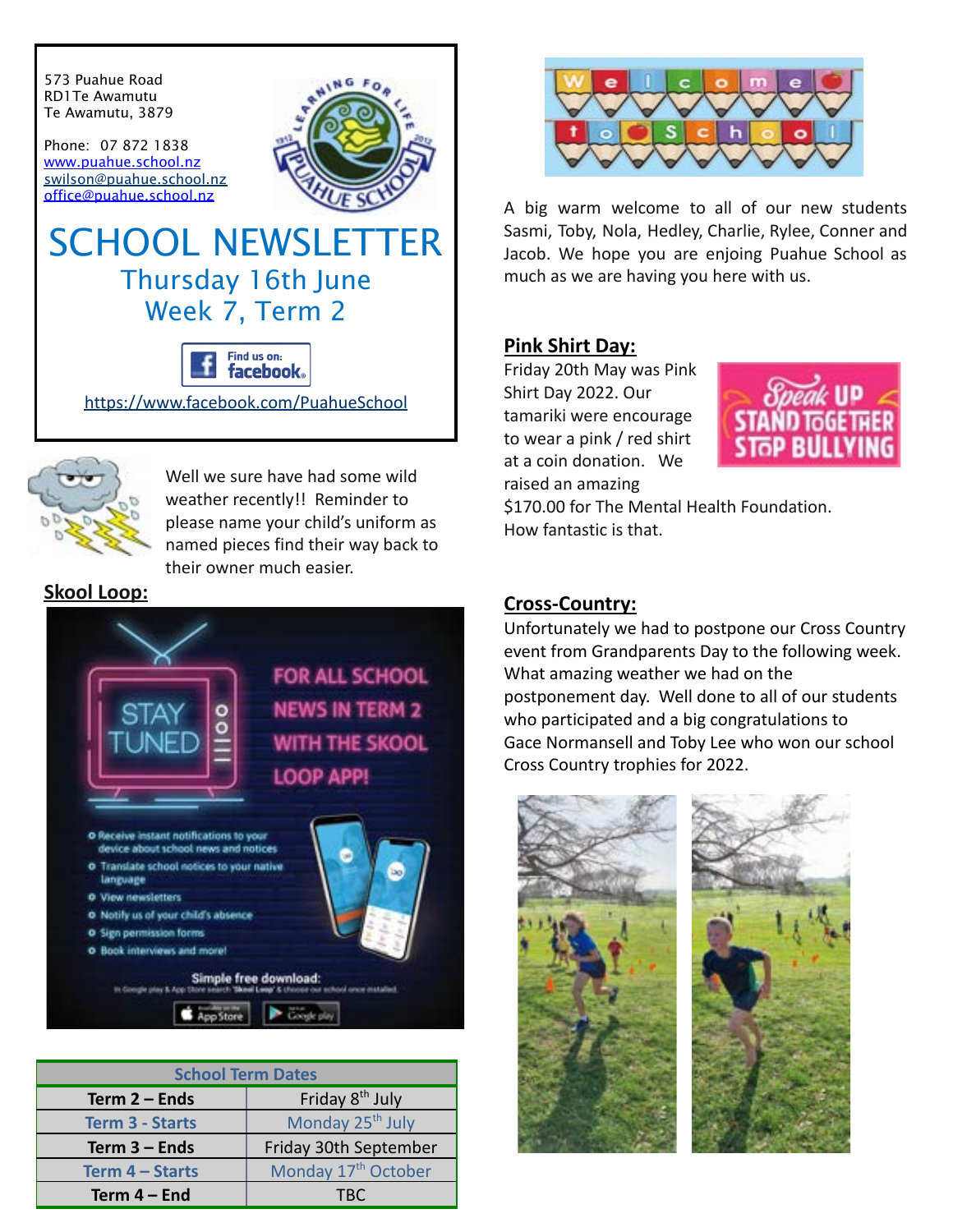# **Eastern Zone Cross-Country:**

Eastern Zone Cross-Country is held at Arohena School on Friday 1st July. Please note that as this is a whole school event, Puahue School is closed on this day. A notice will be coming home with more details. If your child will not be attending this event, please ensure that you let the office know.

### **Grandparents Day:**

What a fantastic turn out we had for Grandparents Day. Thank you for taking the time to visit our school and classrooms. The children absolutely loved having you here. Even though the weather wasn't on our side, what a special day it was.





# **Life Education:**

We are excited to be welcoming back Nicky and Harold from Life Education at the start of Term 3. Please take extra care in the top car park as the mobile classroom is parked there from the first day of Term.

# **Matariki Celebrations:**

Thank you to those who have offered to help with donations of kai and indicating that they will be joining us for our whole school Hangi next Wednesday 22nd June. A big shout out to Jeremy Hopa, Jannah Glover and Mark Corin for helping on the day and to our PTA who will be covering any costs towards this.

We aim to have our kai ready for approximatly 1pm with whole school kite flying from 2pm.



# **Firewise:**

The junior school has recently finished a unit of learning on being firewise. A big highlight of the unit was having a fireman visit school.